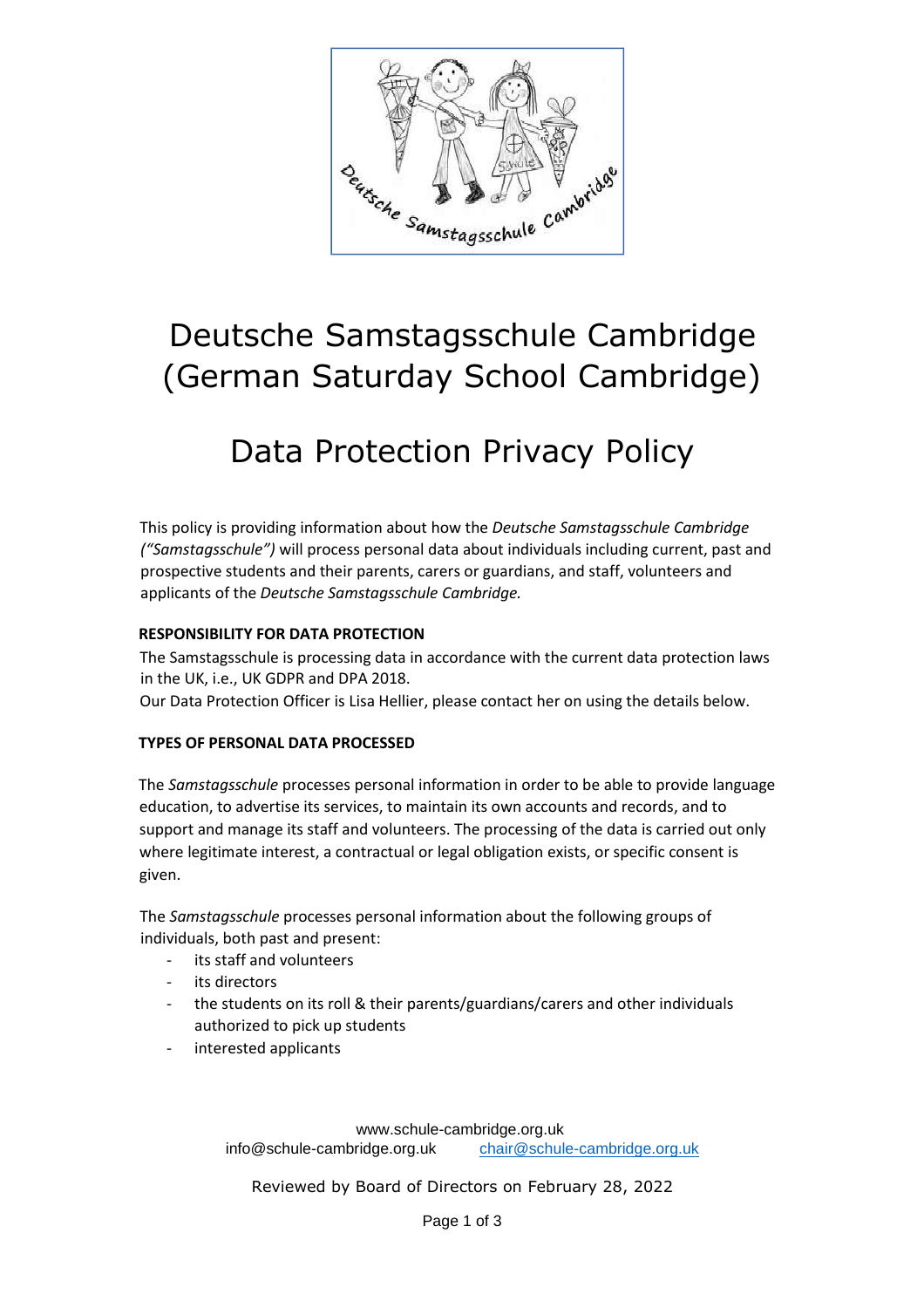Types of data we may processes include, for example:

- personal details, including names, address, date of birth, contact details etc
- any languages spoken by or relevant to the student
- digital images of the child, if permitted
- digital images of children's work
- lifestyle and social circumstances
- bank account details (for payment purposes)
- education and employment details of applicants

The *Samstagsschule* also processes special category data:

- details of mental of physical health conditions relevant to the school in order to provide an appropriate learning environment for the students.
- ethnic origin, in order to be aware of the cultural background of a child.

The *Samstagsschule* may sometimes need to share the personal information it is processing with the individual themselves, and also with other organisations. Where this is necessary, we will comply*.*

Who might we share personal data with?

- family, associates, and representatives of the person whose personal data it is processing
- healthcare, social and welfare advisers, or practitioners
- financial organisations
- current, past, or prospective employers
- employment and recruitment agencies
- local and central government (e.g., Companies House)
- persons making an enquiry or complaint
- suppliers (e.g., Email account administration)
- service providers (e.g., insurance, Student Community action for DBS, Small Firms Services)

#### **STORING PERSONAL DATA**

Storing of personal data is guided by the limitation principle, we will only keep data relevant to carrying out our duties. Personal data is not kept longer than is required for its purposes and in accordance with other relevant laws, such as the UK employment laws, for example.

Access to personal data will be limited to those who require them to carry out their duties for the Samstagsschule.

Reviewed by Board of Directors on February 28, 2022